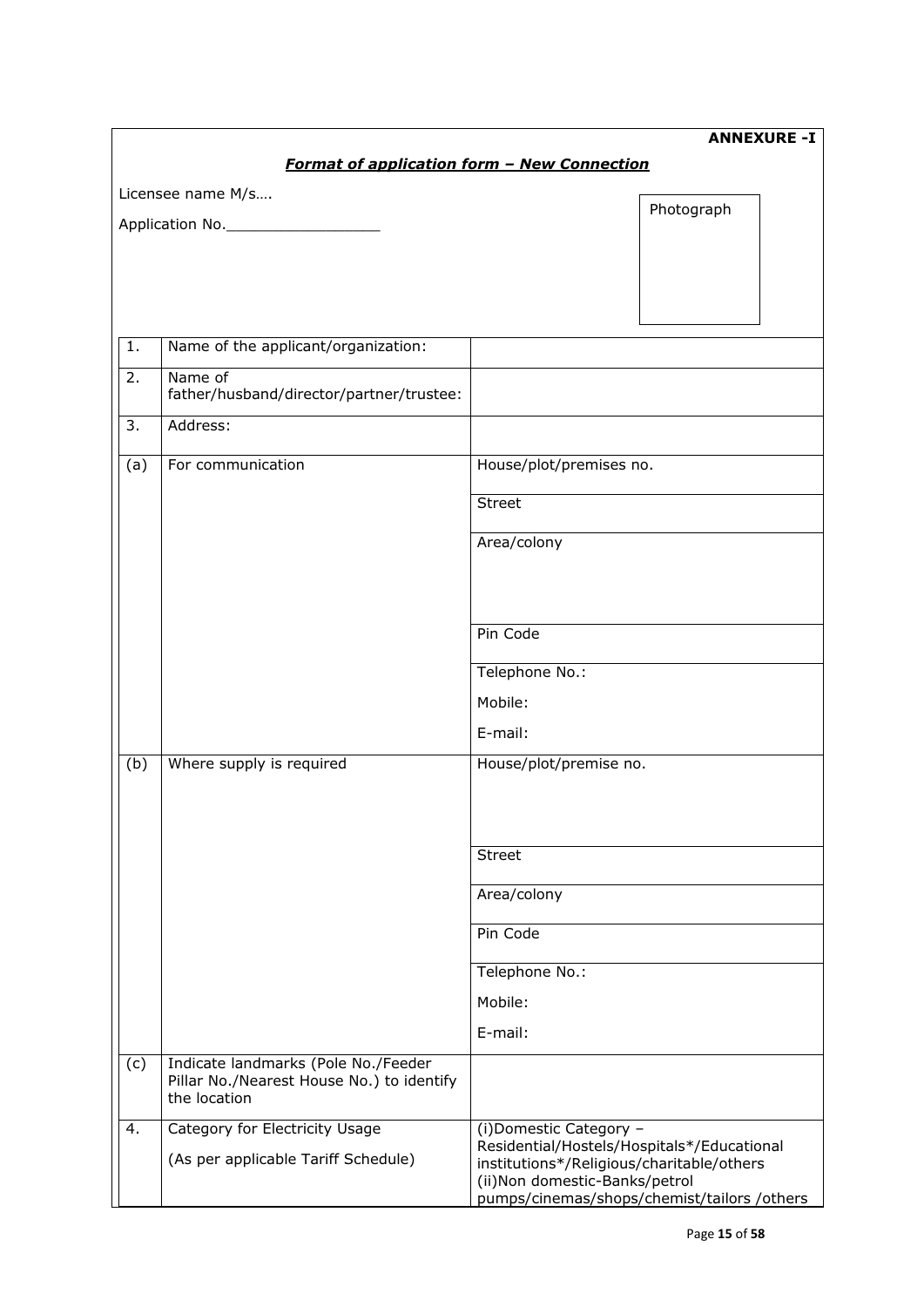|                                                                                                                                                                                                                                                                                  |                                                                                                                                                                                                                                                                                                                                       | (iii) Industrial<br>$(iv)$ Agricultural/ $(v)$<br>Mushroom/(vi) Public<br>Lighting/(vii)DJB/(viii)DIAL/(ix)<br>Railway Traction/(x) DMRC/(xi)<br>Advertising/Temporary Supply |             |  |  |  |     |  |          |  |    |  |
|----------------------------------------------------------------------------------------------------------------------------------------------------------------------------------------------------------------------------------------------------------------------------------|---------------------------------------------------------------------------------------------------------------------------------------------------------------------------------------------------------------------------------------------------------------------------------------------------------------------------------------|-------------------------------------------------------------------------------------------------------------------------------------------------------------------------------|-------------|--|--|--|-----|--|----------|--|----|--|
|                                                                                                                                                                                                                                                                                  | Note: the applicant shall refer the applicable tariff schedule for correct tariff category. In<br>case of any doubt, the applicant shall seek help of the licensee.                                                                                                                                                                   |                                                                                                                                                                               |             |  |  |  |     |  |          |  |    |  |
|                                                                                                                                                                                                                                                                                  | *based on the funding pattern as per tariff schedule.                                                                                                                                                                                                                                                                                 |                                                                                                                                                                               |             |  |  |  |     |  |          |  |    |  |
| 5.                                                                                                                                                                                                                                                                               | PAN No. (For correct deduction of TDS, if<br>any)                                                                                                                                                                                                                                                                                     |                                                                                                                                                                               |             |  |  |  |     |  |          |  |    |  |
| 6.                                                                                                                                                                                                                                                                               | Purpose of supply                                                                                                                                                                                                                                                                                                                     |                                                                                                                                                                               |             |  |  |  |     |  |          |  |    |  |
| 7.                                                                                                                                                                                                                                                                               | Total load applied for (in kW)/ (in kVA)                                                                                                                                                                                                                                                                                              |                                                                                                                                                                               |             |  |  |  |     |  |          |  |    |  |
| 8.                                                                                                                                                                                                                                                                               | Please indicate whether you want to<br>purchase your own CEA approved meter<br>having additional features as approved<br>by the Commission (Yes/No)                                                                                                                                                                                   |                                                                                                                                                                               |             |  |  |  |     |  |          |  |    |  |
| 9.                                                                                                                                                                                                                                                                               | List of documents attached:                                                                                                                                                                                                                                                                                                           |                                                                                                                                                                               |             |  |  |  |     |  |          |  |    |  |
|                                                                                                                                                                                                                                                                                  | Identity proof submitted along with this application form<br>(i)<br>Proof of ownership or occupancy of premises for which electricity connection is<br>(ii)<br>required                                                                                                                                                               |                                                                                                                                                                               |             |  |  |  |     |  |          |  |    |  |
|                                                                                                                                                                                                                                                                                  | If applicant is an organization (tick<br>(iii)<br>applicable)                                                                                                                                                                                                                                                                         | Certificate of incorporation/registration<br>issued by the Registrar                                                                                                          |             |  |  |  |     |  |          |  |    |  |
| 10.                                                                                                                                                                                                                                                                              | <b>Declaration Form</b>                                                                                                                                                                                                                                                                                                               |                                                                                                                                                                               |             |  |  |  |     |  |          |  |    |  |
|                                                                                                                                                                                                                                                                                  | Date:<br>Signature of the applicant/ authorized signatory along with<br>company seal:<br>Place:<br>Name:                                                                                                                                                                                                                              |                                                                                                                                                                               |             |  |  |  |     |  |          |  |    |  |
|                                                                                                                                                                                                                                                                                  | <b>Declaration</b>                                                                                                                                                                                                                                                                                                                    |                                                                                                                                                                               |             |  |  |  |     |  |          |  |    |  |
| Son/Daughter of<br>I,<br>(hereinafter referred to as "Applicant", which term shall<br>Resident of<br>mean and include executors, administrators, heirs, successors and assigns), do hereby swear<br>and declare as under:                                                        |                                                                                                                                                                                                                                                                                                                                       |                                                                                                                                                                               |             |  |  |  |     |  |          |  |    |  |
| Or                                                                                                                                                                                                                                                                               |                                                                                                                                                                                                                                                                                                                                       |                                                                                                                                                                               |             |  |  |  |     |  |          |  |    |  |
| The                                                                                                                                                                                                                                                                              | , a company incorporated under the provisions of the<br>1956<br>Act,<br>amended, having<br>office<br>Companies<br>its<br>registered<br>or<br>as<br>at<br>(hereinafter referred to                                                                                                                                                     |                                                                                                                                                                               |             |  |  |  |     |  |          |  |    |  |
| as "Applicant", which expression shall, unless repugnant to the context or meaning thereof,<br>include<br>and<br>assigns), through<br>Authorised<br>representative<br>successors<br>its<br>its<br>Mr. ___________________________________, do hereby swear and declare as under: |                                                                                                                                                                                                                                                                                                                                       |                                                                                                                                                                               |             |  |  |  |     |  |          |  |    |  |
| 0r                                                                                                                                                                                                                                                                               |                                                                                                                                                                                                                                                                                                                                       |                                                                                                                                                                               |             |  |  |  |     |  |          |  |    |  |
|                                                                                                                                                                                                                                                                                  | A Sole proprietorship/ a partnership firm having its office at ______<br>(hereinafter referred to as the applicant which unless the context otherwise provides includes its<br>successors and assigns), through Mr. ______________________, who is a partner or an authorized<br>representative do hereby swear and declare as under: |                                                                                                                                                                               |             |  |  |  |     |  |          |  |    |  |
| THAT                                                                                                                                                                                                                                                                             | lawful<br>the<br>Applicant<br>is<br>a<br>(hereinafter the "Premises").                                                                                                                                                                                                                                                                |                                                                                                                                                                               | occupant of |  |  |  | the |  | premises |  | at |  |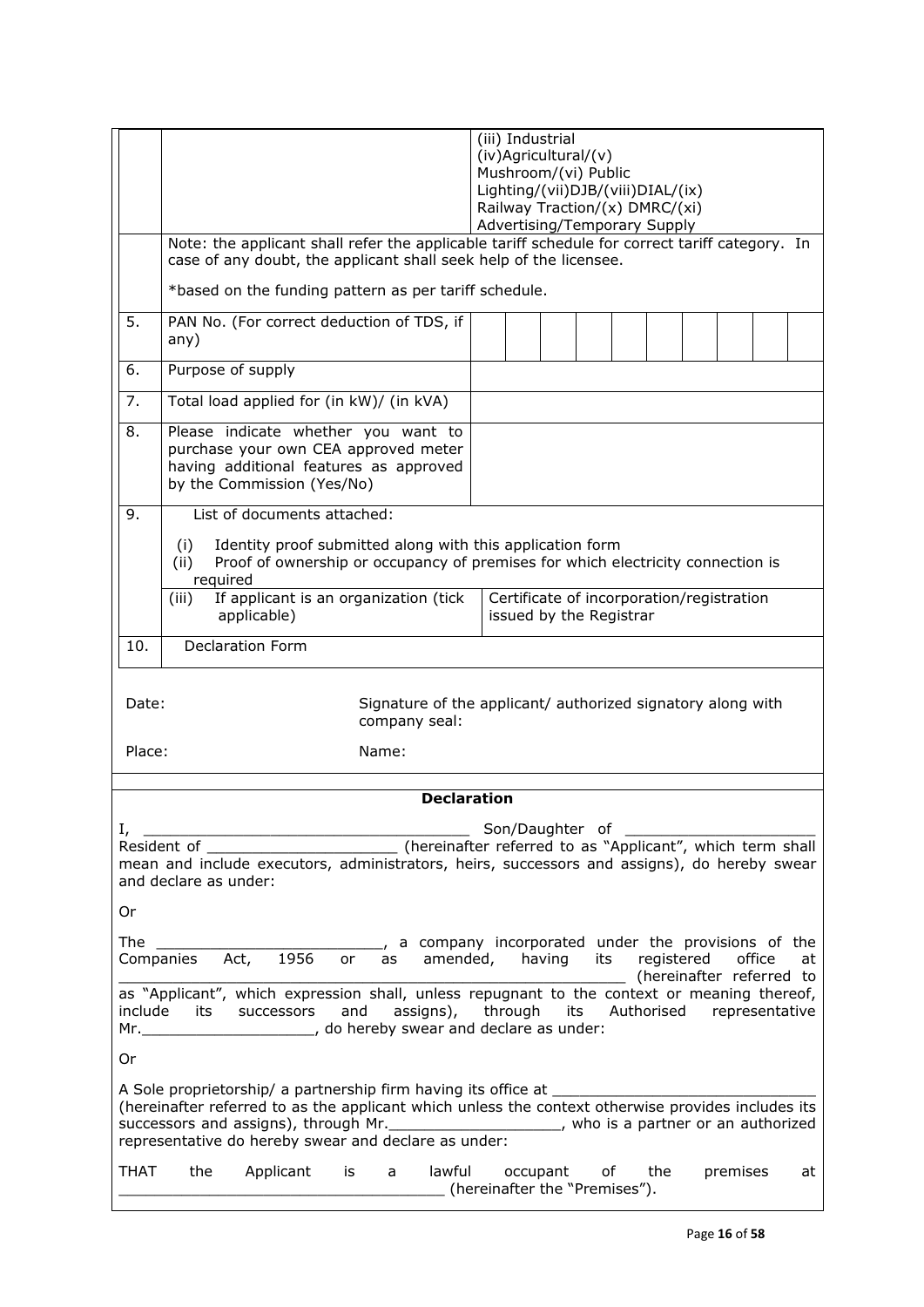THAT the Applicant has requested the licensee to provide a service connection at the abovementioned premises in the Applicant's name for the purpose mentioned in the application form.

THAT in furnishing the present Declaration, the Applicant has clearly understood that should any of the statements in this declaration prove to be false or incorrect at any later stage, the licensee shall be within his lawful rights to disconnect supply to the premises without any prior notice and proceed to adjust electricity supply dues payable by the applicant against consumer security deposit and /or recover the same in accordance with Law.

THAT the Applicant has complied with all requirements under all statute for the time being in force and the Applicant himself/herself shall be held legally responsible for any issue arising out of any such noncompliance for which the licensee may initiate action in accordance with applicable law.

THAT I, the Applicant hereby agrees and undertake:

- 1. That in case the applicant is not the sole owner of the premises, no objection certificate for seeking electricity connection from the co-owner has been obtained.
- 2. To indemnify the licensee against all proceedings, claims, demands, costs, damages, expenses that the licensee may incur by reason of a fresh service connection given to the Applicant.
- 3. That to the best of applicant's knowledge, all electrical works done within the premises are as per Central Electricity Authority (Measures relating to Safety and Electricity Supply) Regulations, 2010 as amended from time to time.
- 4. That the internal Wiring at the premises has been tested by a Licensed Electrical Contractor and the test certificate is available with the applicant:

Provided that in case of Government quarters/ offices, the certificate issued by the designated officer of the Government may be accepted by the distribution licensee.

5. \*That the building has been constructed as per prevalent building Bye-Laws and the total height of the building

(i) does not exceed 15 (fifteen) meters on the date of seeking service connection; Or (ii) is more than 15 (fifteen) meters and Fire Clearance certificate is available with the applicant.

- 6. \*That there is a provision of lift in premises and the applicant has obtained the lift fitness certificate from the Electrical Inspector for the lift in the said premises and the same is available with the applicant.
- 7. That the applicant has applied for the correct category of tariff as per the applicable tariff schedule. For either of the following categories of connection, the applicant has the relevant documents available with him.

 *\*Applicable for selected consumer category* 

*a. Industrial Valid Industrial License/Factory License/Lal Dora Certificate in case of rural village* 

## *b. Agricultural Consumers*

- *i. Certificate of Residence from Block Development Officer*
- *ii. No Objection Certificate from Development Commissioner/Block Development Officer Delhi Jal Board for tube wells*

## *c. Non-domestic for Khokhas and Temporary Structure*

- *i. Teh Bazaari Receipt Number*
- *ii. No Objection Certificate for Khokha/Temporary Structure for single delivery supply*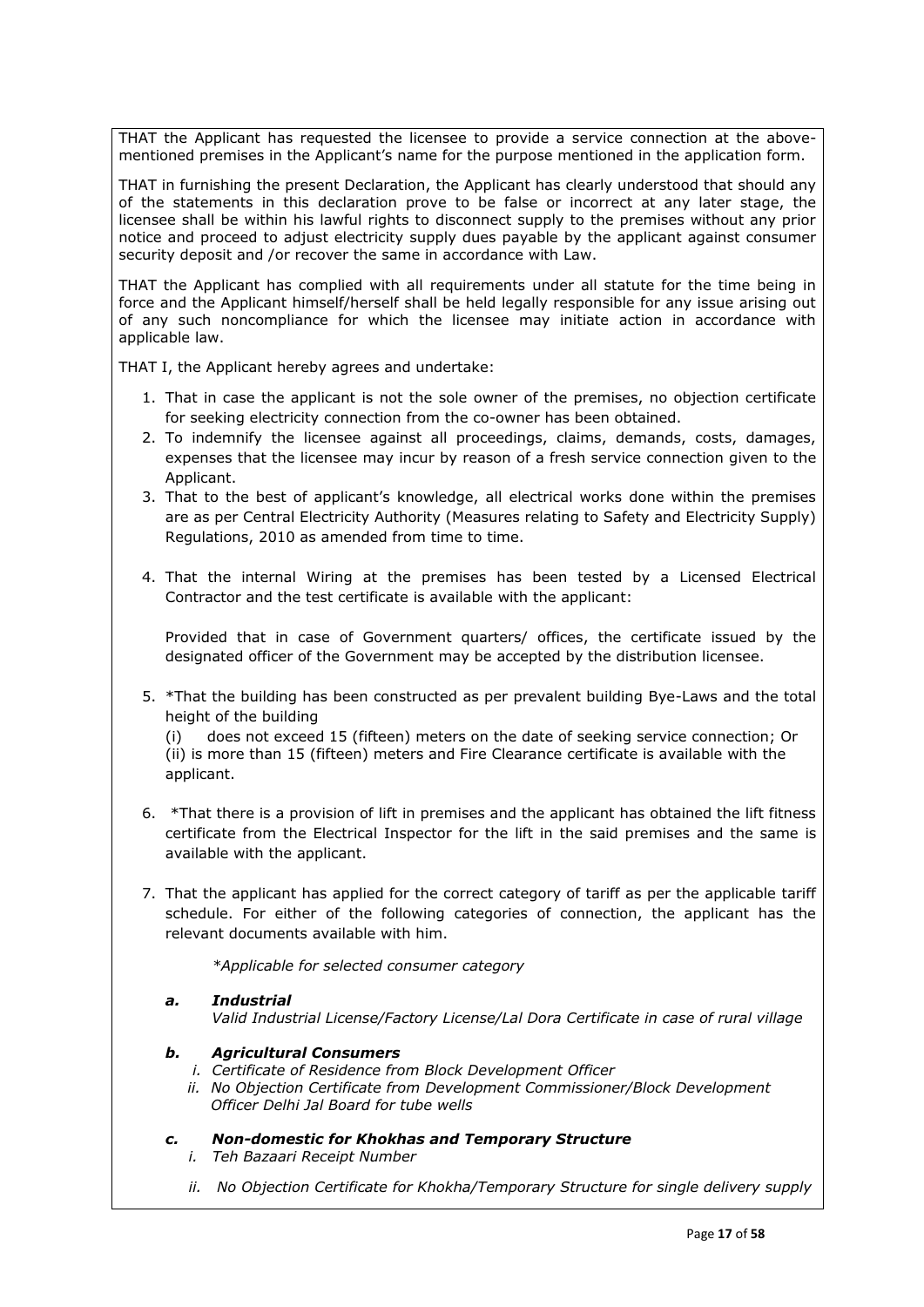## **d. Charging station for electric vehicles**

An undertaking by the applicant that the charging station for electric vehicles is as per the specifications as may be specified by Central Electricity Authority or Bureau of Indian Standards from time to time.

- 8. The above referred applicable documents/certificates indicated at various points are available with me and can be inspected by the Licensee at any time. In case of any failure to produce the same, the licensee may disconnect the connection granted owing to such failure, reluctance on my part to produce/allow the inspection of said documents/certificates.
- 9. That I will provide a copy of any of above applicable documents to the licensee pursuant to request of any external government agency, judicial forum or any other authority seeking such information.
- 10.That my industry/trade has not been declared to be releasing obnoxious hazardous/pollutant by any government agency and that no orders of any court or judicial authority would be breached by running of my industry/trade or granting any electricity connection to the same. The licensee is indemnified against any loss accrued by the applicant on this account.
- 11.The applicant further agrees to indemnify and hold harmless, the licensee, in case of any injury or incident on account of any fault in electrical work in the premises. The licensee shall not be liable for any mishap or incident occurring at the premises to the applicant on account of any faulty/defective/inferior quality wiring at the premises for which the connection is being applied.
- 12.To pay the electricity consumption bills and all other charges at the rates set out in the licensee's Tariff Schedule and miscellaneous charges for supply as may be in force from time to time, regularly as and when the same becomes due for payment.
- 13.To deposit the additional security deposit and additional service line cum development (SLD) charges, if any from time to time based on the prevailing Orders/rules, directions and Regulations of the Commission.
- 14.To abide by the provisions of the Electricity Act, 2003, all applicable laws, conditions of Supply/Tariff Orders and any other Rules or Regulations as may be notified by the Commission, as applicable from time to time.
- 15.That licensee shall be at liberty to adjust the electricity consumption charges due/outstanding along with any other charges against the Consumer Security Deposit paid by the Applicant, in the event of termination of the agreement prior to expiry of the contracted period or in case of any contractual default as per provisions of regulations/rules/orders/directions of the Commission.
- 16.That as per Delhi Electricity Regulatory Commission (Supply Code and Performance Standards) Regulations, 2017 or as amended from time to time, I shall provide suitable and adequate space for installation of the meter/electrical equipments where the licensee may have ready access to the same.
- 17.To allow clear and un-encumbered access to the meters for the purpose of meter reading and it's checking etc.
- 18.That the Applicant would let the licensee disconnect the service connection under reference, in the event of any default, non-compliance of statutory provisions and in the event of a legally binding directive by Statutory Authority (ies) to effect such an order.